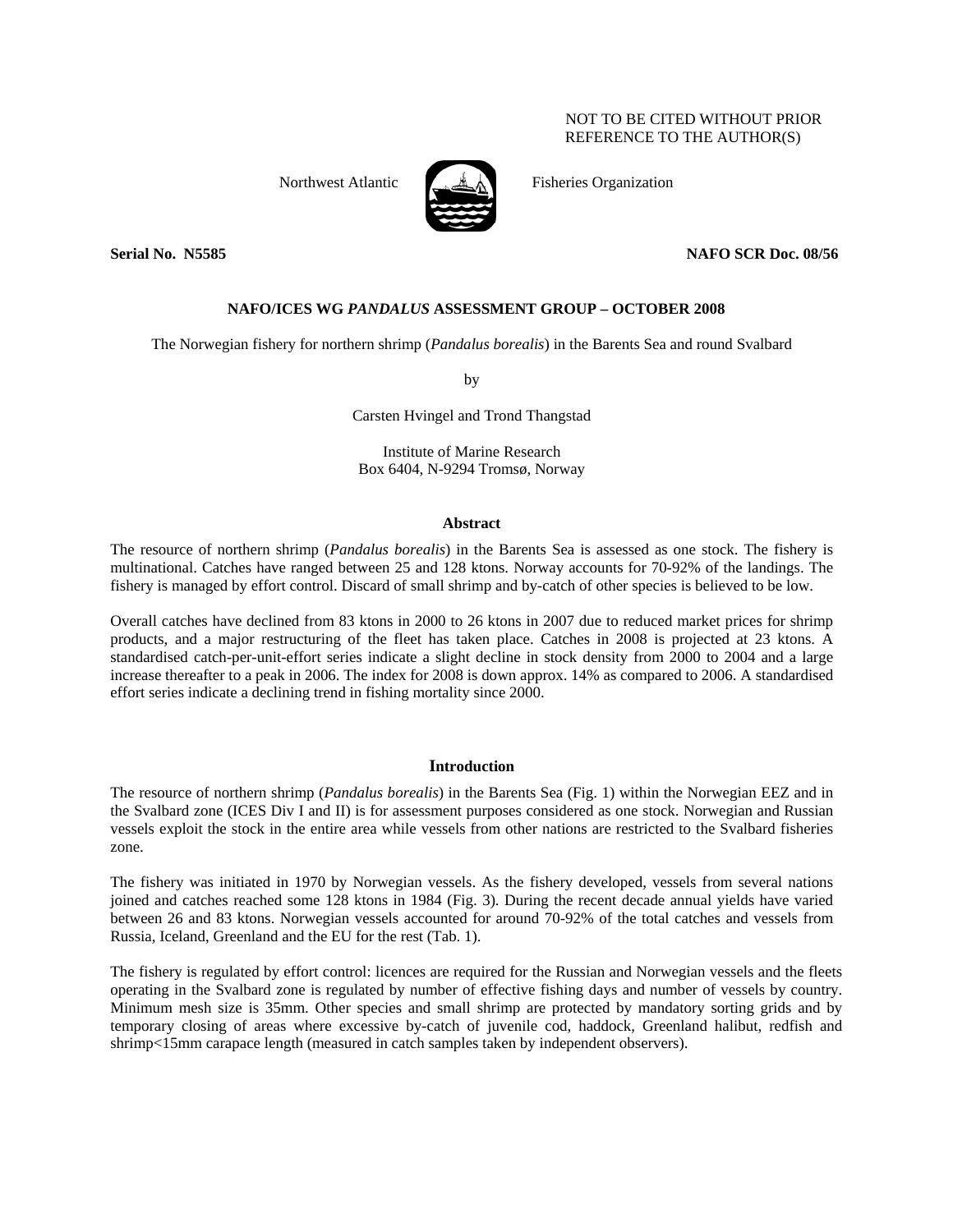A major restructuring of the fleet towards fewer and larger vessels has taken place since the mid 1990s. The fleet is now largely composed of a group of large freeze or factory trawlers (>2000HP (HP=engine horsepower)) and a smaller group of <500HP vessels. Trawling is mainly performed using two or three trawls simultaneously.

The present paper updates available information derived from catch statistics, logbooks and catch sampling from the Norwegian trawl fishery for shrimp in the Barents Sea (ICES Div. I and II).

#### **Materials and methods**

Logbook data were analysed to show the spatial and temporal distribution of the fishery and fleet composition. Catch-per-unit-effort (CPUE) data from Norwegian vessels were used in multiplicative models to calculate standardised annual catch rate indices (Hvingel et al., 2000). A Standardised effort series was derived by dividing total catch by the standardised CPUE.

The CPUE indices included the following variables: (1) vessel fishing power grouped by engine size, (2) seasonal availability of shrimp, (3) spatial availability of shrimp, (4) gear type (single, double or triple trawl) and (5) annual mean CPUE. The calculations were done using the SAS statistical software (Anon., 1988). The area definition used is similar to the stratification used in the 1980-2004 survey (Hvingel, 2007). The multiplicative model was represented in logarithmic form as:

$$
\ln\left(CPUE_{kjmhi}\right) = \ln\left(u\right) + \ln\left(V_k\right) + \ln\left(S_j\right) + \ln\left(A_m\right) + \ln\left(G_h\right) + \ln\left(Y_i\right) + e_{kjmhi}
$$

Where  $CPUE_{kimhi}$  is the mean CPUE for vessel k, fishing in area m in month j during year i with geartype h (k = 1,...,n; m = 1,...,a; j = 1,...,s; i = 1,...,y; h=1,2,3); ln(*u*) is overall mean ln(*CPUE*);  $V_k$  is the effect of the k<sup>th</sup> vessel;  $S_j$ is the effect of the j<sup>th</sup> month;  $A_m$  is effect of the m<sup>th</sup> area;  $G_h$  is the effect of grar type h;  $Y_i$  is the effect of the i<sup>th</sup> year;  $e_{kjmhi}$  is the error term assumed to be normally distributed  $N(0,\sigma^2/n)$  where n is the number of observations in the cell. The standardised CPUE indices are the antilog of the year coefficient.

The fishing powers, *V*, were estimated at individual vessel level. Previously (before 2008) vessels were grouped by engine power and each group was one level in the model. The change was made in order not to have the year effects (the biomass indices) confounded by the recent restructuring of the fleet. Supposedly the least effective vessels are the ones leaving the fishery, which again would make the fishing power of the vessel groups increase. By using individual vessels as the unit of fishing power this concern is now accommodated.

#### **Results**

#### *Spatial and seasonal distribution*

The fishery is conducted mainly in the Hopen area (central Barents Sea) which, along with the Svalbard shelf, is considered the most important fishing ground (Fig. 1). The fishery takes place in all months but may in certain years be restricted by ice conditions. The lowest intensity is generally seen in October through March, the highest in May to August (Fig. 2).

### *Landings*

Since the early 1980s annual landings have varied in a cyclic manner with local minima and maxima separated by periods of 4-5 years (Fig. 3). Overall catches have ranged from 25 to 128 ktons. The most recent peak was seen in 2000 at approximately 83 ktons. Catches thereafter declined to 30 ktons in 2006 and 2007. Based on data until August (logbooks and information from the industry) the total catch of 2008 is estimated at 26 ktons.

### *Discards and by-catch*

Discard of shrimp is believed to be small as the fishery is not catch regulated. Small cod, haddock, Greenland halibut and redfish in the size range of 5-25 cm are caught as by-catch. The by-catch of small cod ranged between 2 and 67 million individuals/yr since 1997, while 1-9 million haddock/yr and 0.5 to 14 million Greenland halibut/yr was registered since 2000 (Table 3). Details on by-catch are reported to AFWG (ICES, 2007).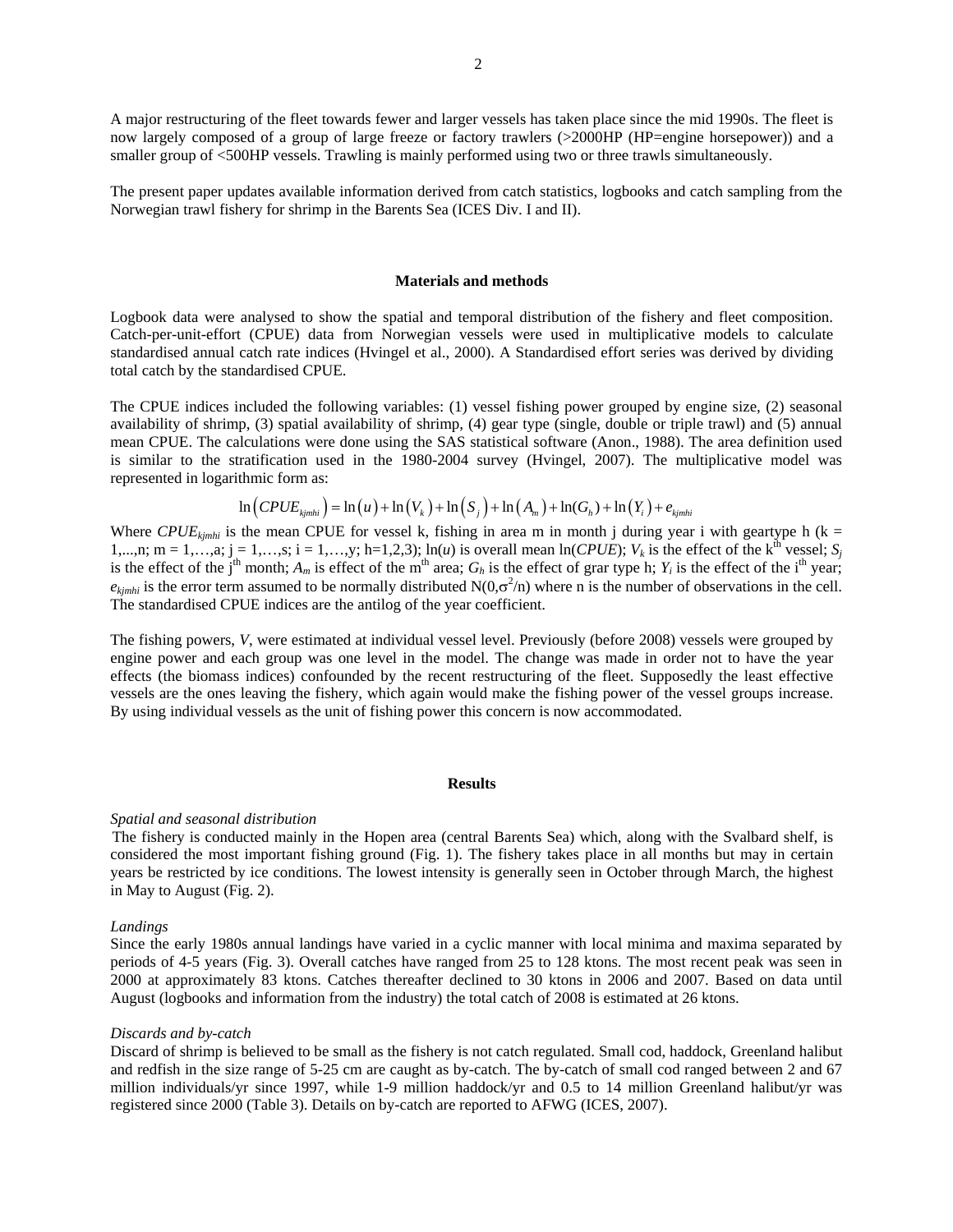### *Fleet composition and gear*

A major restructuring of the fleet towards fewer and larger vessels has taken place since the mid 1990s. An average vessel had at that time around 1000 HP. 10 year later this value had increased to more than 4000 HP (Fig. 4).

Until 1996 the fishery was conducted by using single trawls only. Double trawls were then introduced and in 2002 approximately 2/3 the total effort spent was by using two trawls simultaneously (Fig. 6). In 2000 a few vessels started to experiment with triple trawls: 30% of the effort in 2007 and 2008 is accounted for by this fishing method.

## *Standardised CPUE*

The fishery dependent index of stock biomass – the standardised CPUE – is indicative of shrimp greater than 16 mm cpl., i.e. of the older male and the female stock combined.

The standardised CPUE declined by 60% from a maximum in 1984 to the lowest value of the time series in 1987 (Fig. 7) (Tab. 2). Since then it has showed an overall increasing trend. A new peak was reached in 2006. The 2008 mean value is about 14% lower than the 2006-value, but is still above the average of the series.

A unique vessel identifier (e.g. registration id, call sign) was not readily available in logbooks until year 2000. Therefore fishing power has in previous assessments been treated on the level of vessel groups, sorted by intervals of engine size (HP) rather than on an individual vessel level. In the recent years many vessels have left the fishery – presumably the least effective ones – which could mean changes (improvements) of the fishing efficiency of the vessel groups and thus bias the standardised CPUE as a stock biomass indicator (Hvingel and Thangstad 2007).

Some detective work using a somewhat stable vessel registration number and time lines of associated information on vessel GRT, HP and length we were able to determine when the registration number 'changed vessel'. Based on this, a new and unique vessel ID could be constructed.

A new index series based on individual vessels as levels of fishing power was not significantly different from the old one using vessel groups (Fig. 6). However, the overall increase from 1986 to 2007 is lower as well as the recent increase from 2004-2006, and the difference between the peaks in 1999 and 2006 smaller. This indicates that the 'old' series based on vessel groups may have slightly overestimated the recent improvement in stock density.

*Effort* 

Standardised effort has shown a declining trend since 2000 (Fig. 7).

### **References**

ANON. 1988. SAS/STAT User's Guide, Release 6.03 Edition. Cary, NC: SAS Institute Inc., 1988. 1028 ICES 2006. Report of the Pandalus assessment working group 2005. ICES CM 2006/ACFM:10. ref G. 72 pp. HVINGEL, C. 2007. Research survey information regarding northern shrimp (*Pandalus borealis*) in the Barents Sea. NAFO SCR Doc. 07/75, Serial No. N5461.

HVINGEL, C. AND THANGSTAD, T. 2007. The Norwegian fishery for northern shrimp (*Pandalus borealis*) in the Barents Sea. NAFO SCR Doc. 07/74, Serial No. N5460.

HVINGEL, C., LASSEN, H. AND PARSONS, D. G. 2000. A biomass index for northern shrimp (*Pandalus borealis*) in Davis Strait based on multiplicative modelling of commercial catch-per-unit-effort data (1976 - 1997). J. Northw. Atl. Fish. Sci. 26: 25–31.

ICES 2007. Report of the Arctic Fisheries Working Group 2007. ICES CM 2007/ACFM:25.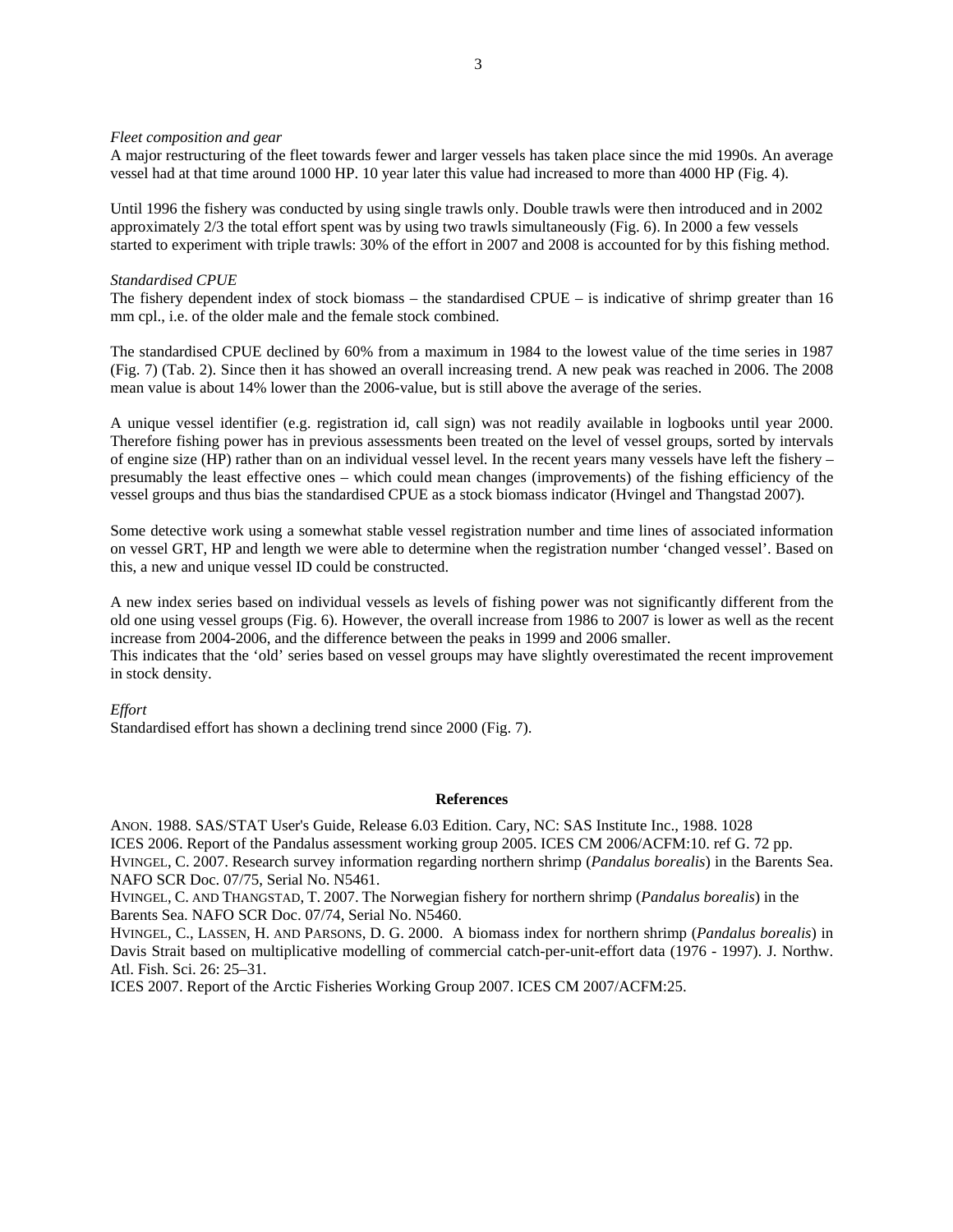| Year | Norway | Russia | Others      | total   |
|------|--------|--------|-------------|---------|
| 1970 | 5.508  | 0      | 0           | 5.508   |
| 1971 | 5.116  | 0      | 0           | 5.116   |
| 1972 | 6.772  | 0      | 0           | 6.772   |
| 1973 | 6.921  | 0      | $\mathbf 0$ | 6.921   |
| 1974 | 8.008  | 0.992  | 0           | 9.000   |
| 1975 | 8.197  | 0      | 0.002       | 8.199   |
| 1976 | 9.752  | 0.548  | 0           | 10.300  |
| 1977 | 6.78   | 12.774 | 4.854       | 24.408  |
| 1978 | 20.484 | 15.859 | 0           | 36.343  |
| 1979 | 25.435 | 10.864 | 0.39        | 36.689  |
| 1980 | 35.061 | 11.219 | $\mathbf 0$ | 46.280  |
| 1981 | 32.713 | 10.897 | 1.011       | 44.621  |
| 1982 | 43.451 | 15.552 | 3.835       | 62.838  |
| 1983 | 70.798 | 29.105 | 4.903       | 104.806 |
| 1984 | 76.636 | 43.180 | 8.246       | 128.062 |
| 1985 | 82.123 | 32.104 | 10.262      | 124.489 |
| 1986 | 48.569 | 10.216 | 6.538       | 65.323  |
| 1987 | 31.353 | 6.690  | 5.324       | 43.367  |
| 1988 | 32.021 | 12.32  | 4.348       | 48.689  |
| 1989 | 47.064 | 12.252 | 3.432       | 62.748  |
| 1990 | 54.182 | 20.295 | 6.687       | 81.164  |
| 1991 | 39.272 | 29.434 | 6.156       | 74.862  |
| 1992 | 39.603 | 20.944 | 8.021       | 68.568  |
| 1993 | 33.109 | 22.397 | 0.806       | 56.312  |
| 1994 | 20.116 | 7.108  | 1.063       | 28.287  |
| 1995 | 19.337 | 3.564  | 2.319       | 25.220  |
| 1996 | 25.445 | 5.747  | 3.320       | 34.512  |
| 1997 | 29.079 | 1.493  | 5.164       | 35.736  |
| 1998 | 44.792 | 4.895  | 6.1031      | 55.790  |
| 1999 | 52.612 | 10.765 | 12.292      | 75.669  |
| 2000 | 55.333 | 19.596 | 8.2413      | 83.170  |
| 2001 | 43.031 | 5.846  | 8.659       | 57.536  |
| 2002 | 48.799 | 3.790  | 8.899       | 61.488  |
| 2003 | 34.172 | 2.186  | 1.599       | 37.957  |
| 2004 | 35.918 | 1.170  | 4.211       | 41.299  |
| 2005 | 36.966 | 0.933  | 3.519       | 41.418  |
| 2006 | 27.352 | 0.000  | 2.282       | 29.634  |
| 2007 | 26.154 | 0.009  | 4.252       | 30.415  |
| 2008 | 23.000 | 0      | 3.000       | 26.000  |

**Table 1.** Nominal landings ('000 tons) by nation (2008 catch is estimated based on data until August).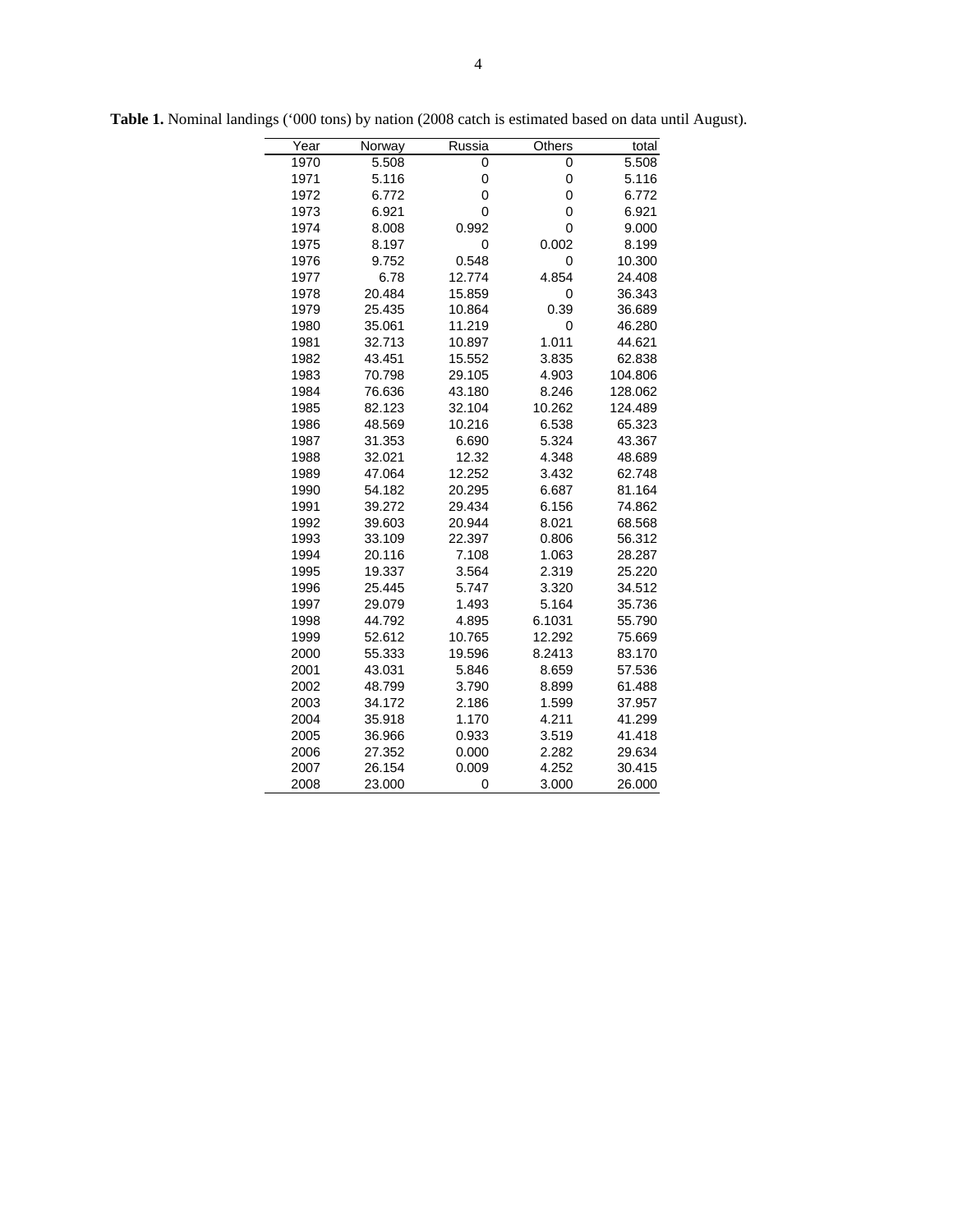| <b>Table 2.</b> Nominal landings, realised catch-per-unit-effort (CPUE) and effort (hrs trawled), and standardised (se text) |
|------------------------------------------------------------------------------------------------------------------------------|
| CPUE and effort as proxies for fishable biomass and fishing mortality respectively. Norwegian data. (2008)                   |
| values are estimated based on data until August).                                                                            |

|      |             | Absolute | Standardised |        |
|------|-------------|----------|--------------|--------|
| year | <b>CPUE</b> | Effort   | CPUE         | Effort |
|      | kg/hr       | '000 hrs | index        | index  |
| 1980 | 186         | 188.760  | 1.00         | 1.00   |
| 1981 | 216         | 151.709  | 1.19         | 0.81   |
| 1982 | 198         | 219.393  | 1.15         | 1.18   |
| 1983 | 231         | 306.022  | 1.31         | 1.73   |
| 1984 | 250         | 306.487  | 1.38         | 2.00   |
| 1985 | 231         | 355.971  | 1.15         | 2.35   |
| 1986 | 154         | 314.910  | 0.68         | 2.08   |
| 1987 | 116         | 270.492  | 0.53         | 1.76   |
| 1988 | 113         | 282.450  | 0.57         | 1.84   |
| 1989 | 143         | 330.167  | 0.72         | 1.88   |
| 1990 | 150         | 360.685  | 0.74         | 2.38   |
| 1991 | 171         | 229.728  | 0.78         | 2.08   |
| 1992 | 211         | 187.802  | 0.90         | 1.64   |
| 1993 | 209         | 158.702  | 0.97         | 1.25   |
| 1994 | 173         | 116.486  | 0.80         | 0.76   |
| 1995 | 150         | 128.761  | 0.67         | 0.81   |
| 1996 | 191         | 133.005  | 0.84         | 0.89   |
| 1997 | 228         | 127.424  | 0.80         | 0.97   |
| 1998 | 294         | 152.543  | 0.97         | 1.24   |
| 1999 | 295         | 178.274  | 1.02         | 1.60   |
| 2000 | 283         | 195.359  | 0.90         | 1.99   |
| 2001 | 356         | 120.788  | 0.91         | 1.36   |
| 2002 | 412         | 118.573  | 0.90         | 1.48   |
| 2003 | 386         | 88.441   | 0.88         | 0.93   |
| 2004 | 402         | 89.389   | 0.75         | 1.18   |
| 2005 | 611         | 60.522   | 1.05         | 0.86   |
| 2006 | 754         | 36.264   | 1.15         | 0.56   |
| 2007 | 866         | 30.203   | 1.05         | 0.63   |
| 2008 | 850         | 27.056   | 0.98         | 0.57   |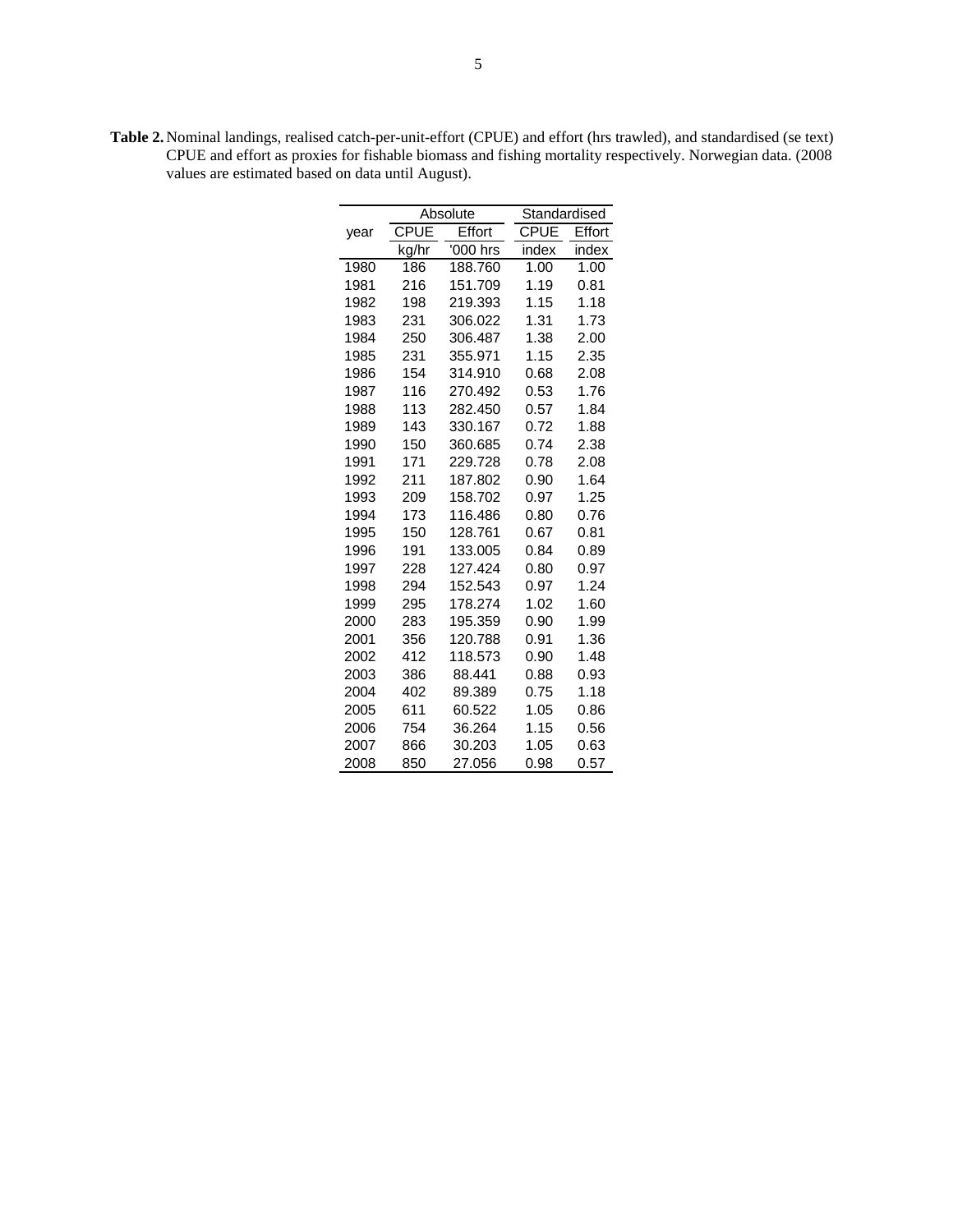| Year |      | $\mathrm{Cod}$ | Redfish        | Haddock | Gr. Halibut |
|------|------|----------------|----------------|---------|-------------|
|      | 1983 | 14.57          | 91             |         |             |
|      | 1984 | 12.6           | 167            |         |             |
|      | 1985 | 92.41          | 198            |         |             |
|      | 1986 | 10.91          | 18             |         |             |
|      | 1987 | 9.87           | 110            |         |             |
|      | 1988 | 5.19           | 46             |         |             |
|      | 1989 | 1.5            | 199            |         |             |
|      | 1990 | 9.02           | 94             |         |             |
|      | 1991 | 22.52          | 51             |         |             |
|      | 1992 | 25.43          | 78             |         |             |
|      | 1993 | 19.23          | 22             |         |             |
|      | 1994 | 4.56           | 23             |         |             |
|      | 1995 | 5.92           | $\overline{c}$ |         |             |
|      | 1996 | 17.1           | 25             |         |             |
|      | 1997 | 28.69          | 24             |         |             |
|      | 1998 | 67.11          | 3              |         |             |
|      | 1999 | 13.43          | 11             |         |             |
|      | 2000 | 7.77           | 15             | 3.72    | 13.94       |
|      | 2001 | 12.87          | 14             | 1.75    | 7.57        |
|      | 2002 | 2.46           | 5              | 9.19    | 0.19        |
|      | 2003 | 15.03          | 0.61           | 5.52    | 0.59        |
|      | 2004 | 2.66           | 1.1            | 1.22    | 0.33        |
|      | 2005 | 6.46           | 2.01           |         |             |
|      | 2006 | 4.9            | 5.09           |         |             |
|      | 2007 | 2.52           | 6.49           |         |             |

**Table 3.** Estimated bycatch of cod, haddock, Greenland halibut and redfish (million individuals)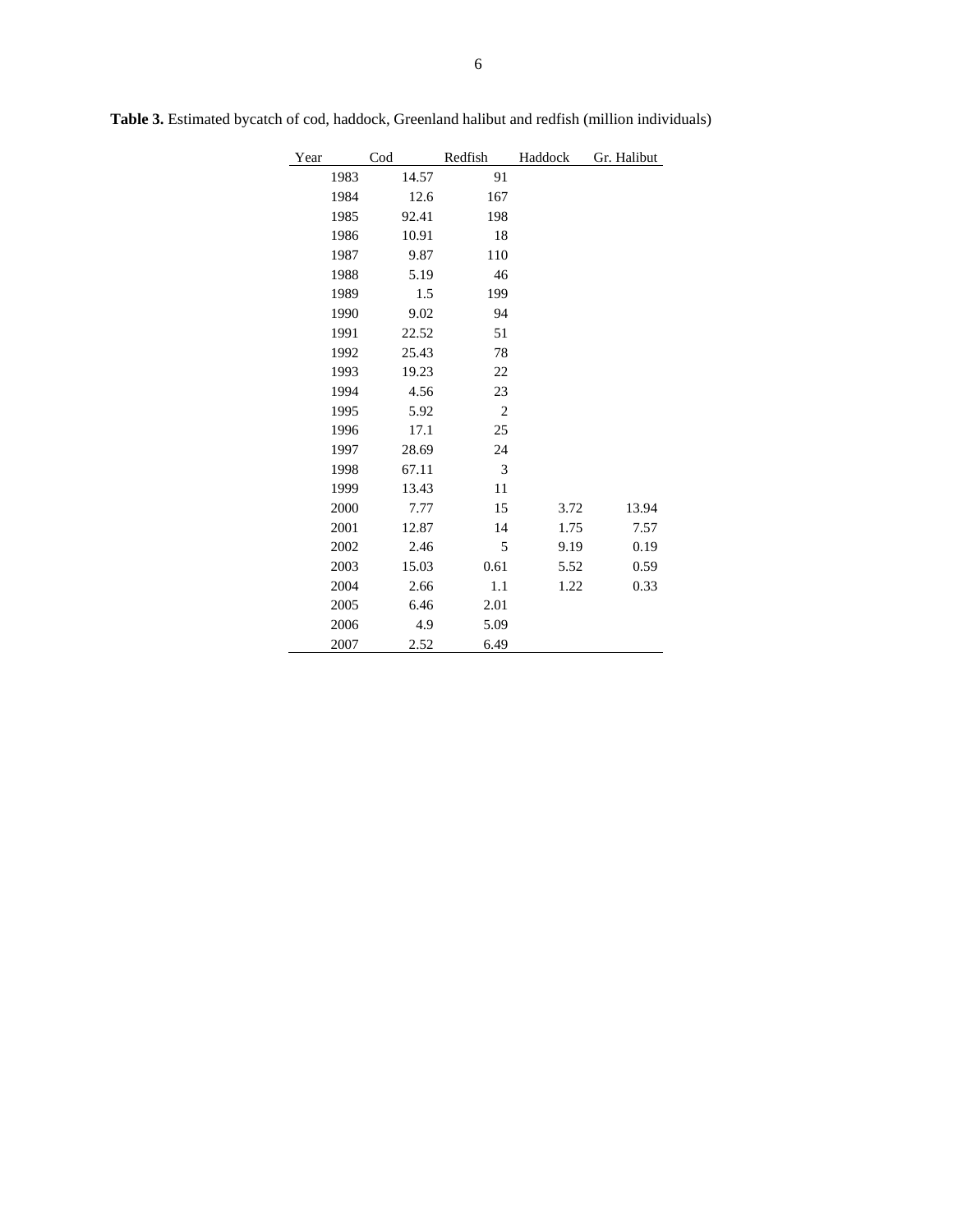

Fig. 1. Distribution of catches by Norwegian vessels 2001-2007 based on logbook information.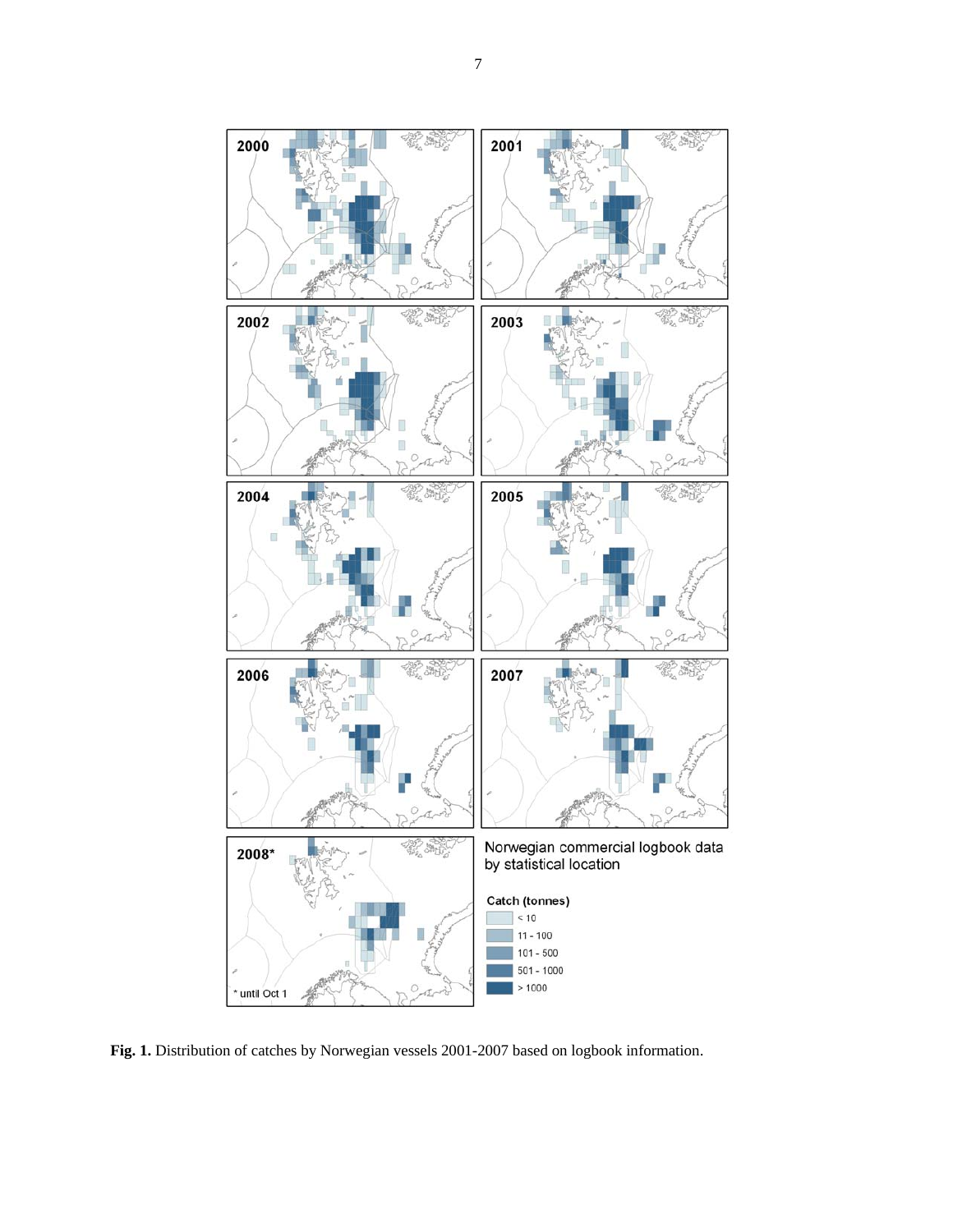

**Fig. 2.** Shrimp in the Barents Sea: Seasonal distribution of fishing effort 2006-2008 and mean 1980-2007. Hours trawled in a month as a percentage of total effort of the year. Norwegian data.



**Fig. 3.** Shrimp in the Barents Sea: Total annual landings. The 2008 projected value is estimated based on data until August.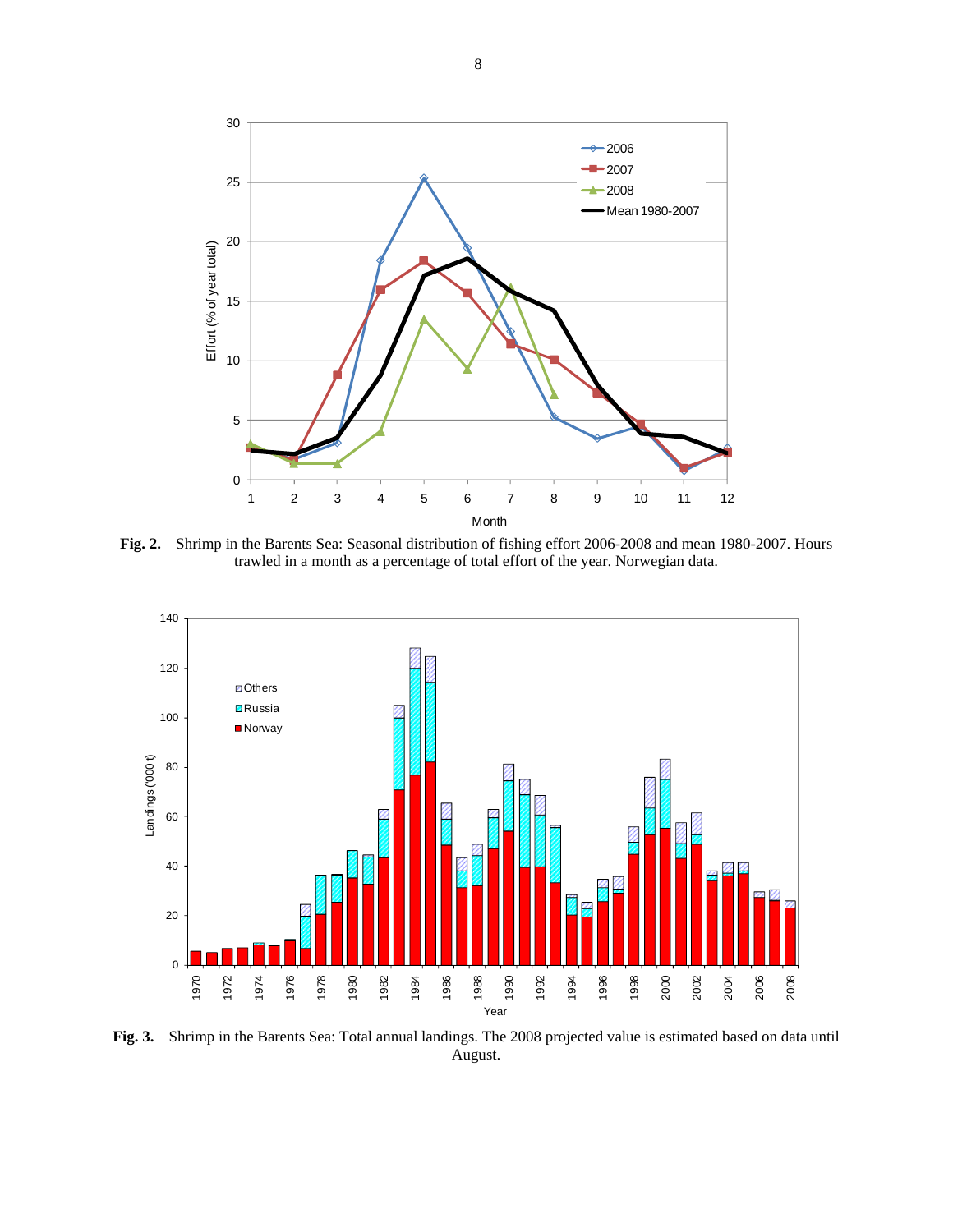

**Fig. 4.** Shrimp in the Barents Sea: Mean engine size (horse powers) of a vessel spending an hour of trawling in the years 1980-2008.



**Fig. 5.** Shrimp in the Barents Sea: Percentage of total fishing effort spent by using single, double or triple trawls 2000-2007. Norwegian data.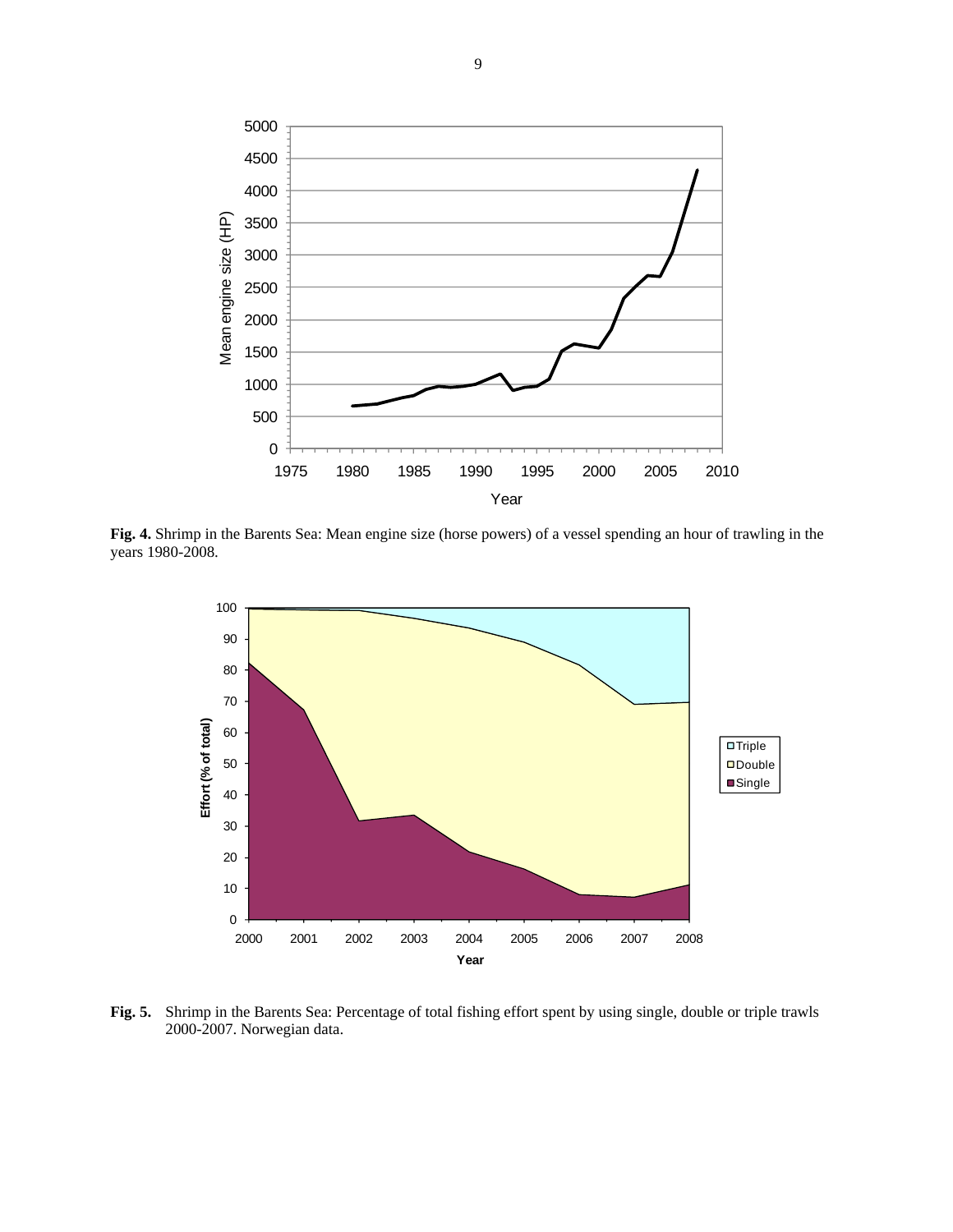

**Fig 6.** Shrimp in the Barents Sea: Standardised CPUE, 'Old' (used in previous assessments) and 'New' (not used before, based on new analyses, see text). Norwegian data.



**Fig 7.** Shrimp in the Barents Sea: Standardised effort. Norwegian data.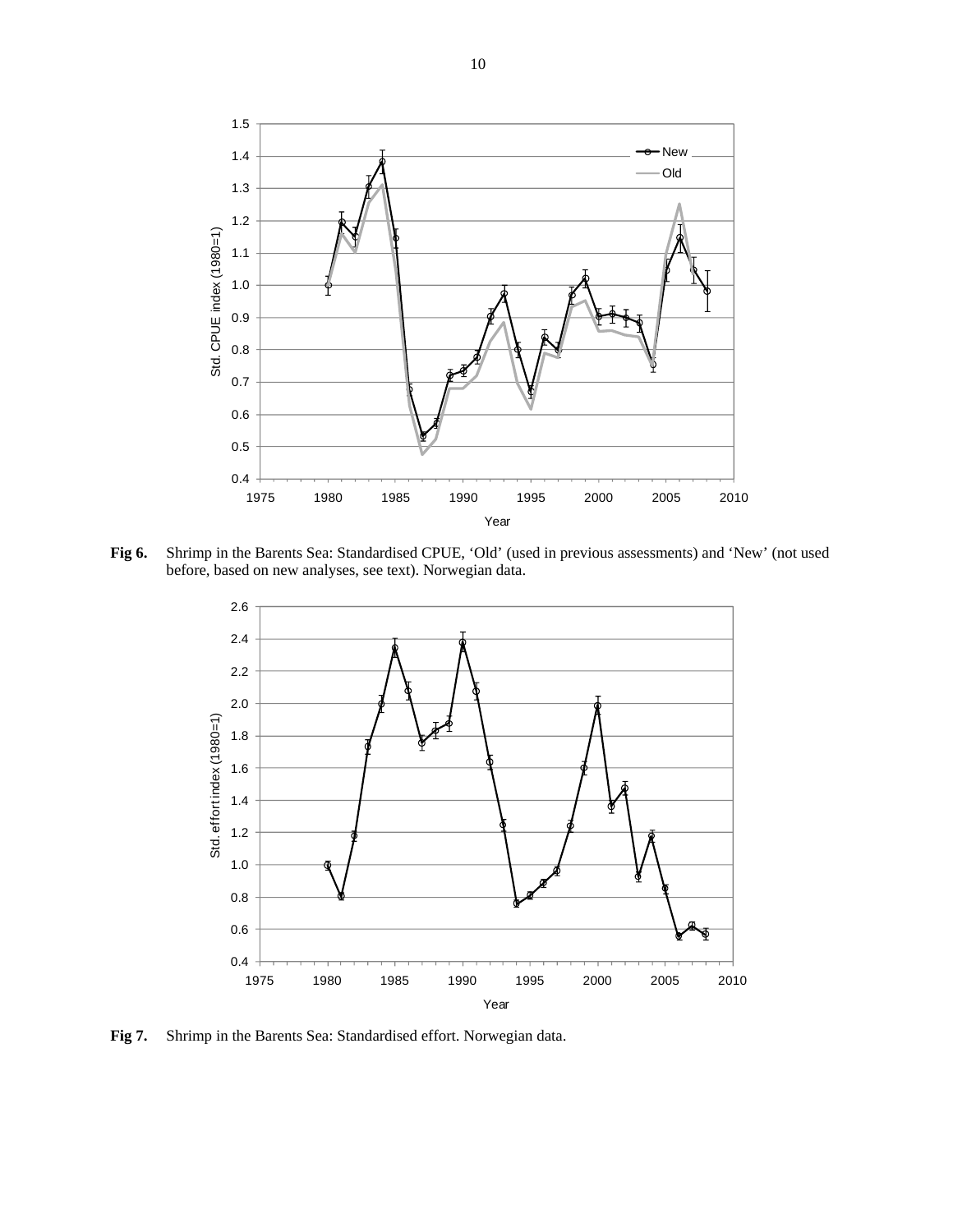**Appendix 1.** Output from GLM‐run of the Barents Sea index. Gear 55=single trawl, grar 58=double trawl, gear 59= triple trawl. Strata definitions see Hvingel 2007. Vessels are individual vessel identification code.

|        |                            |               |                            | Class Level Information        |                          |              |                                                                       |
|--------|----------------------------|---------------|----------------------------|--------------------------------|--------------------------|--------------|-----------------------------------------------------------------------|
| Class  | Levels                     | Values        |                            |                                |                          |              |                                                                       |
| strata |                            | 8             | A B C D E F G H            |                                |                          |              |                                                                       |
| gear   |                            | 55 58 59<br>3 |                            |                                |                          |              |                                                                       |
| vessel | 426                        | Not listed    |                            |                                |                          |              |                                                                       |
| year   | 29                         |               |                            |                                |                          |              | 1980 1981 1982 1983 1984 1985 1986 1987 1988 1989 1990 1991 1992 1993 |
|        |                            |               |                            |                                |                          |              | 1994 1995 1996 1997 1998 1999 2000 2001 2002 2003 2004 2005 2006 2007 |
|        |                            | 2008          |                            |                                |                          |              |                                                                       |
| month  | 12                         |               | 1 2 3 4 5 6 7 8 9 10 11 12 |                                |                          |              |                                                                       |
|        |                            |               |                            |                                |                          |              |                                                                       |
|        |                            |               |                            | Number of Observations Used    | 207213                   |              |                                                                       |
| ¢      |                            |               |                            |                                |                          |              |                                                                       |
|        |                            |               |                            | The GLM Procedure              |                          |              |                                                                       |
|        | Dependent Variable: lncpue |               |                            |                                |                          |              |                                                                       |
|        | Weight: effort             |               |                            |                                |                          |              |                                                                       |
|        |                            |               |                            | Sum of                         |                          |              |                                                                       |
|        | Source                     |               | DF                         | Squares                        | Mean Square              | F Value      | Pr > F                                                                |
|        | Model                      |               | 473                        | 958364.644                     | 2026.141                 | 532.70       | $\ddotsc 0001$                                                        |
|        | Error                      |               | 206739                     | 786336.339                     |                          | 3.804        |                                                                       |
|        | Corrected Total            |               | 207212                     | 1744700.983                    |                          |              |                                                                       |
|        |                            | R-Square      |                            | Coeff Var                      | Root MSE                 | lncpue Mean  |                                                                       |
|        |                            | 0.549300      |                            | 37.54359                       | 1.950262                 | 5.194661     |                                                                       |
|        |                            |               |                            |                                |                          |              |                                                                       |
|        | Source                     |               | DF                         | Type III SS                    | Mean Square              | F Value      | Pr > F                                                                |
|        |                            |               |                            |                                |                          |              |                                                                       |
|        | strata                     |               | 7                          | 16571.1242                     | 2367.3035                | 622.40       | $\ddotsc 0001$                                                        |
|        | year                       |               | 28                         | 145911.5581                    | 5211.1271                | 1370.08      | $\langle .0001$                                                       |
|        | gear                       |               | 2                          | 167.7999                       | 83.8999                  |              | 22.06<br>$\ddotsc 0001$                                               |
|        | vessel                     |               | 425                        | 218919.3520                    | 515.1044                 | 135.43       | $\ddotsc 0001$                                                        |
|        | month                      |               | 11                         | 57220.7736                     | 5201.8885                | 1367.65      | $\ddotsc 0001$                                                        |
|        |                            |               |                            |                                |                          |              |                                                                       |
|        |                            |               |                            |                                | Standard                 |              |                                                                       |
|        | Parameter                  |               |                            | Estimate                       | Error                    | t Value      | Pr >  t                                                               |
|        |                            |               |                            |                                |                          |              |                                                                       |
|        | Intercept                  |               |                            | 3.954097435 B                  | 0.34316473               | 11.52        | $\ddotsc 0001$                                                        |
|        | strata                     | А             |                            | $-0.088067133 B$               | 0.00546840               | $-16.10$     | $\ddotsc 0001$                                                        |
|        | strata                     | в             |                            | 0.065546881 B                  | 0.00484581               | 13.53        | $\ddotsc 0001$                                                        |
|        | strata                     | C             |                            | 0.069402056 B                  | 0.00452577               | 15.33        | $\ddotsc 0001$                                                        |
|        | strata                     | D             |                            | 0.022581685 B                  | 0.00946047               | 2.39         | 0.0170                                                                |
|        | strata                     | Ε             |                            | 0.192184984 B                  | 0.00380135               | 50.56        | $\ddotsc 0001$                                                        |
|        | strata                     | F             |                            | 0.035521976 B                  | 0.00982023               | 3.62         | 0.0003                                                                |
|        | strata                     | G             |                            | 0.015768417 B                  | 0.00558125               | 2.83         | 0.0047                                                                |
|        | strata                     | н             |                            | 0.000000000 B                  |                          | $\bullet$    |                                                                       |
|        | year                       | 1980          |                            | 0.018661469 B                  | 0.03245114               | 0.58         | 0.5652                                                                |
|        | year                       | 1981<br>1982  |                            | 0.196505057 B<br>0.158096757 B | 0.03253190<br>0.03216651 | 6.04<br>4.91 | $\ddotsc$ .0001<br>$\ddotsc 0001$                                     |
|        | year<br>year               | 1983          |                            | 0.285134628 B                  | 0.03196521               | 8.92         | 4.0001                                                                |
|        | year                       | 1984          |                            | 0.342562943 B                  | 0.03192544               | 10.73        | $\ddotsc$ .0001                                                       |
|        | year                       | 1985          |                            | 0.154279439 B                  | 0.03185893               | 4.84         | $\ddotsc 0001$                                                        |
|        | year                       | 1986          |                            | -0.370306056 B                 | 0.03187295               | $-11.62$     | $\ddotsc 0001$                                                        |
|        | year                       | 1987          |                            | $-0.610903686$ B               | 0.03201639               | $-19.08$     | $\ddotsc 0001$                                                        |
|        | year                       | 1988          |                            | $-0.537774960 B$               | 0.03190836               | $-16.85$     | $\ddotsc 0001$                                                        |
|        | year                       | 1989          |                            | -0.307720074 B                 | 0.03179631               | -9.68        | <.0001                                                                |

-0.381859979 B

year 1993 ‐0.007383966 B 0.03188181 ‐0.23 0.8168

year 1990 ‐0.288430789 B 0.03175727 ‐9.08 <.0001

year 1992 ‐0.082758828 B 0.03177445 ‐2.60 0.0092

year 1994 ‐0.202974398 B 0.03217038 ‐6.31 <.0001

year 1996 ‐0.156933218 B 0.03203938 ‐4.90 <.0001

year 1991 ‐0.232649771 B 0.03180489 ‐7.31 <.0001

11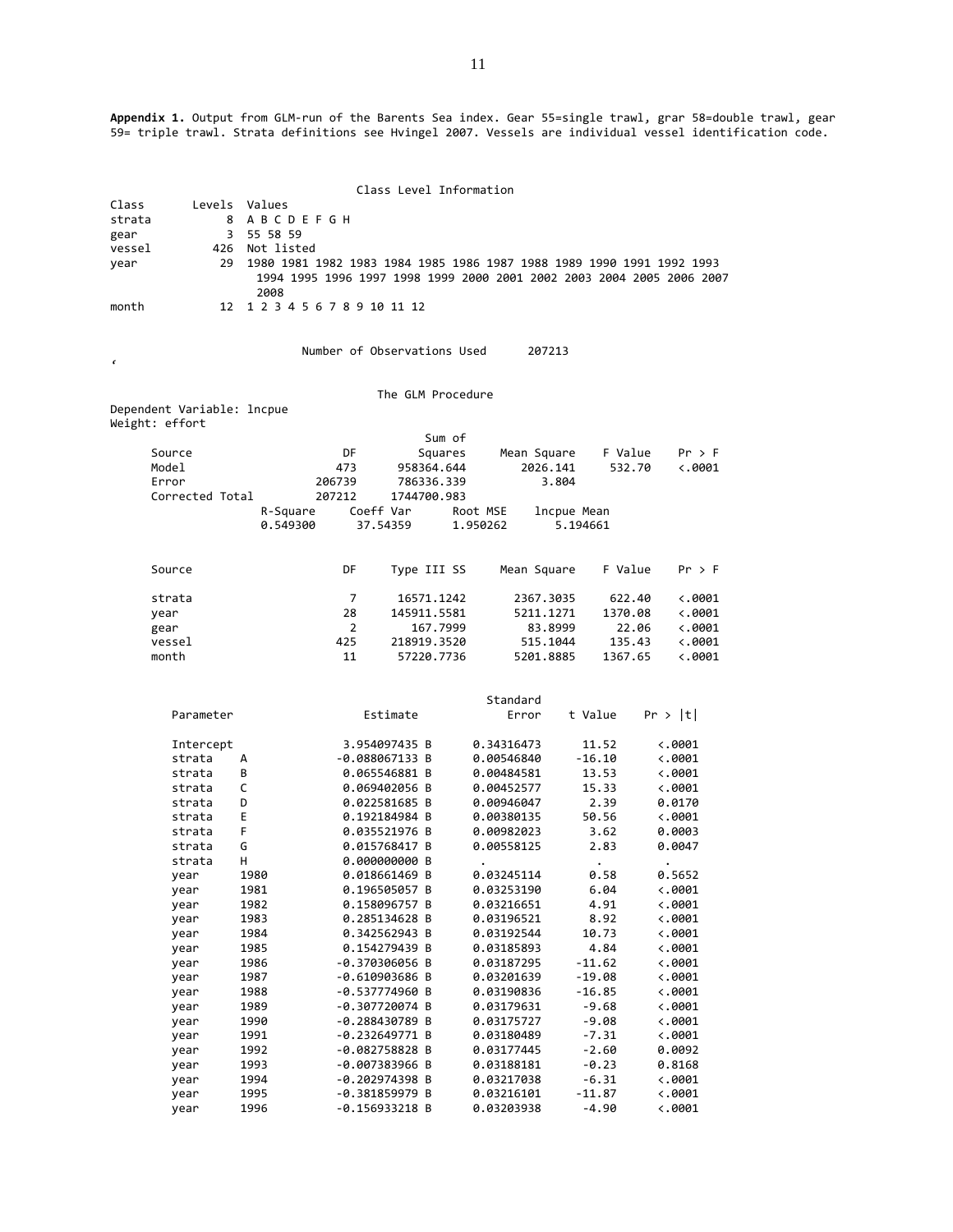| year   | 1997               | $-0.204600061$ B | 0.03192839 | $-6.41$  | $\langle .0001$ |
|--------|--------------------|------------------|------------|----------|-----------------|
| year   | 1998               | $-0.012540065$ B | 0.03173616 | $-0.40$  | 0.6927          |
| year   | 1999               | 0.038406268 B    | 0.03156736 | 1.22     | 0.2237          |
| year   | 2000               | -0.083766576 B   | 0.03128338 | $-2.68$  | 0.0074          |
| year   | 2001               | $-0.074497062 B$ | 0.03119165 | $-2.39$  | 0.0169          |
| year   | 2002               | $-0.087730665$ B | 0.03085913 | $-2.84$  | 0.0045          |
| year   | 2003               | $-0.106285671$ B | 0.03129768 | $-3.40$  | 0.0007          |
| year   | 2004               | $-0.262507584$ B | 0.03086511 | $-8.50$  | $\langle .0001$ |
| year   | 2005               | 0.064158650 B    | 0.03085111 | 2.08     | 0.0376          |
| year   | 2006               | 0.154824873 B    | 0.03160874 | 4.90     | $\langle .0001$ |
| year   | 2007               | 0.065143906 B    | 0.03223064 | 2.02     | 0.0433          |
| year   | 2008               | 0.000000000 B    |            |          | $\bullet$       |
| gear   | 55                 | $-0.106994187 B$ | 0.03055706 | $-3.50$  | 0.0005          |
| gear   | 58                 | -0.047392384 B   | 0.02933775 | $-1.62$  | 0.1062          |
| gear   | 59                 | 0.000000000 B    |            |          |                 |
| vessel | Values not printed |                  |            |          |                 |
| month  | 1                  | 0.218138471 B    | 0.00921292 | 23.68    | $\langle .0001$ |
| month  | 2                  | 0.163585355 B    | 0.00959884 | 17.04    | $\langle .0001$ |
| month  | 3                  | 0.277810109 B    | 0.00898488 | 30.92    | $\langle .0001$ |
| month  | 4                  | 0.203221507 B    | 0.00812612 | 25.01    | $\langle .0001$ |
| month  | 5                  | 0.136558539 B    | 0.00771764 | 17.69    | $\langle .0001$ |
| month  | 6                  | 0.130450941 B    | 0.00768286 | 16.98    | $\langle .0001$ |
| month  | 7                  | 0.075067200 B    | 0.00772791 | 9.71     | $\langle .0001$ |
| month  | 8                  | 0.014229907 B    | 0.00775961 | 1.83     | 0.0667          |
| month  | 9                  | $-0.159284172B$  | 0.00797826 | $-19.96$ | $\langle .0001$ |
| month  | 10                 | $-0.387662279 B$ | 0.00865385 | $-44.80$ | $\langle .0001$ |
| month  | 11                 | $-0.186991332B$  | 0.00841359 | $-22.22$ | $\langle .0001$ |
| month  | 12                 | 0.000000000 B    |            |          |                 |
|        |                    |                  |            |          |                 |

Continues .....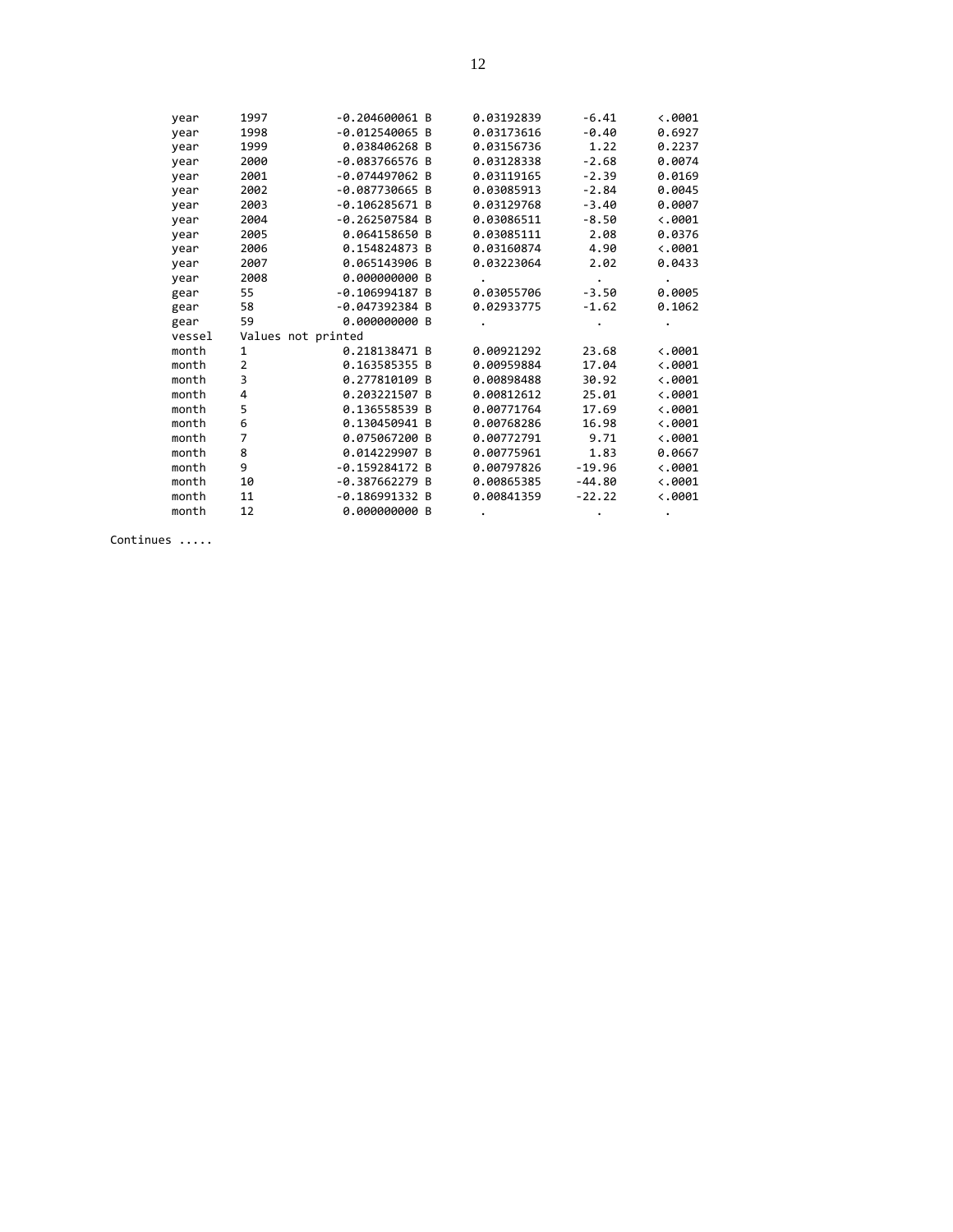The GLM Procedure

|                           | Least Squares Means |               |      |
|---------------------------|---------------------|---------------|------|
|                           | Standard            | lncpue        |      |
| Pr >  t                   | Error               | <b>LSMEAN</b> | year |
| $\ddotsc 0001$            | 0.01420844          | 5.14619466    | 1980 |
| $\langle .0001$           | 0.01438779          | 5.32403825    | 1981 |
| $\langle .0001$           | 0.01353403          | 5.28562995    | 1982 |
| $\langle .0001$           | 0.01307904          | 5.41266782    | 1983 |
| $\langle .0001$           | 0.01306361          | 5.47009614    | 1984 |
| $\langle .0001$           | 0.01305253          | 5.28181263    | 1985 |
| 0.0001                    | 0.01317794          | 4.75722714    | 1986 |
| $\langle .0001$           | 0.01349045          | 4.51662951    | 1987 |
| $\langle .0001$           | 0.01318402          | 4.58975823    | 1988 |
| $\langle .0001$           | 0.01299510          | 4.81981312    | 1989 |
| $\langle .0001$           | 0.01291312          | 4.83910240    | 1990 |
| $\ddot{\phantom{0}}.0001$ | 0.01320329          | 4.89488342    | 1991 |
| $\ddot{\phantom{0}}.0001$ | 0.01338376          | 5.04477436    | 1992 |
| $\langle .0001$           | 0.01372397          | 5.12014923    | 1993 |
| $\ddot{\phantom{0}}.0001$ | 0.01451953          | 4.92455879    | 1994 |
| $\langle .0001$           | 0.01452645          | 4.74567321    | 1995 |
| $\langle .0001$           | 0.01431466          | 4.97059997    | 1996 |
| $\ddot{\phantom{0}}.0001$ | 0.01452521          | 4.92293313    | 1997 |
| $\ddot{\phantom{0}}.0001$ | 0.01416513          | 5.11499313    | 1998 |
| $\ddot{\phantom{0}}.0001$ | 0.01365470          | 5.16593946    | 1999 |
| $\ddot{\phantom{0}}.0001$ | 0.01399265          | 5.04376662    | 2000 |
| $\langle .0001$           | 0.01477877          | 5.05303613    | 2001 |
| $\langle .0001$           | 0.01452729          | 5.03980253    | 2002 |
| $\langle .0001$           | 0.01529472          | 5.02124752    | 2003 |
| $\ddot{\phantom{0}}.0001$ | 0.01519543          | 4.86502561    | 2004 |
| $\ddot{\phantom{0}}.0001$ | 0.01671697          | 5.19169184    | 2005 |
| $\langle .0001$           | 0.01892967          | 5.28235807    | 2006 |
| $\langle .0001$           | 0.01894278          | 5.19267710    | 2007 |
| $\langle .0001$           | 0.03226184          | 5.12753319    | 2008 |

Continues.....